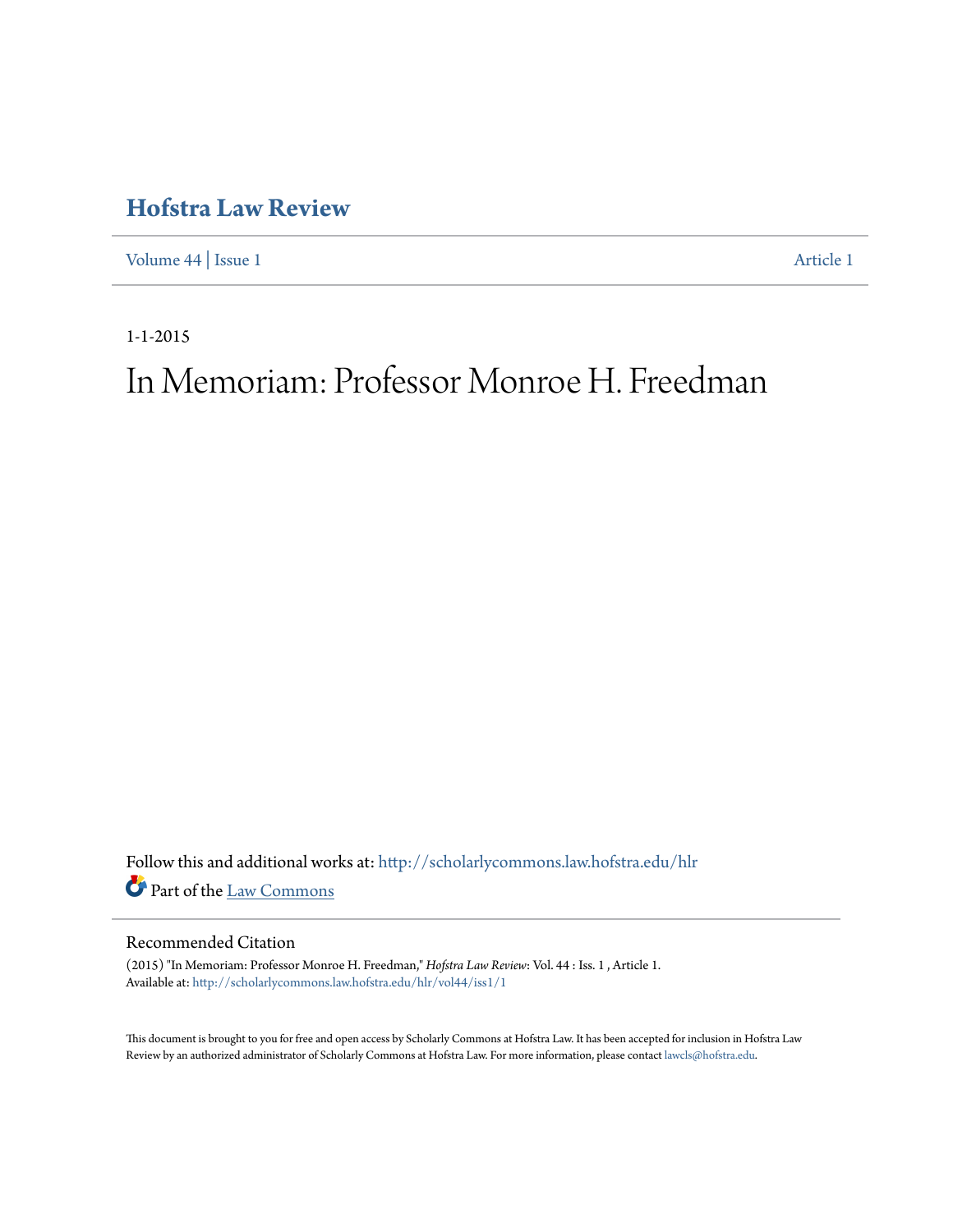## **IN** MEMORIAM: PROFESSOR MONROE H. FREEDMAN

### *1928-2015*

The Board of Editors of Volume 44 of the *Hofstra Law Review* dedicates this Volume to the memory of Professor Monroe H. Freedman, the second dean of the Maurice A. Deane School of Law at Hofstra University. A giant in the field of legal ethics, a devoted teacher, and a wise counselor, Professor Freedman inspired generations of Hofstra Law graduates and lawyers around the country. Regarded as having brought legal ethics to the forefront of the legal profession and creating a field of study where none previously existed, Professor Freedman pushed people to think differently and forced lawyers everywhere to become more thoughtful of their profession and role.

In the succeeding issues of this Volume, the Editors plan to publish a number of tributes illuminating aspects of the rich legacy he left to the profession. Issue Two will contain papers written in conjunction with our conference on legal malpractice titled "Lawyers as Targets: Suing, Prosecuting and Defending Lawyers." Additionally, the Issue will contain pieces from three of Professor Freedman's colleagues: Current Dean of Hofstra Law School, Eric Lane; former Dean of Hofstra Law School and current President of Hofstra University, Stuart Rabinowitz; and Distinguished Professor of Legal Ethics Emeritus, Roy D. Simon. Issue Three will provide a number of shorter pieces in tribute to Professor Freedman's work and life. We will publish submissions from legal scholars of many different fields, discussing Professor Freedman's unique impact on various aspects of law. Issue Four will be our conclusion, containing Articles written in conjunction with a panel held by the American Association of Law Schools at its Annual Meeting titled "The Hardest Questions Today: A Conversation in Honor of Monroe Freedman." The Articles will revolve around Professor Freedman's work in criminal defense representation and his studies on the well-known representation issue he developed-the trilemma.